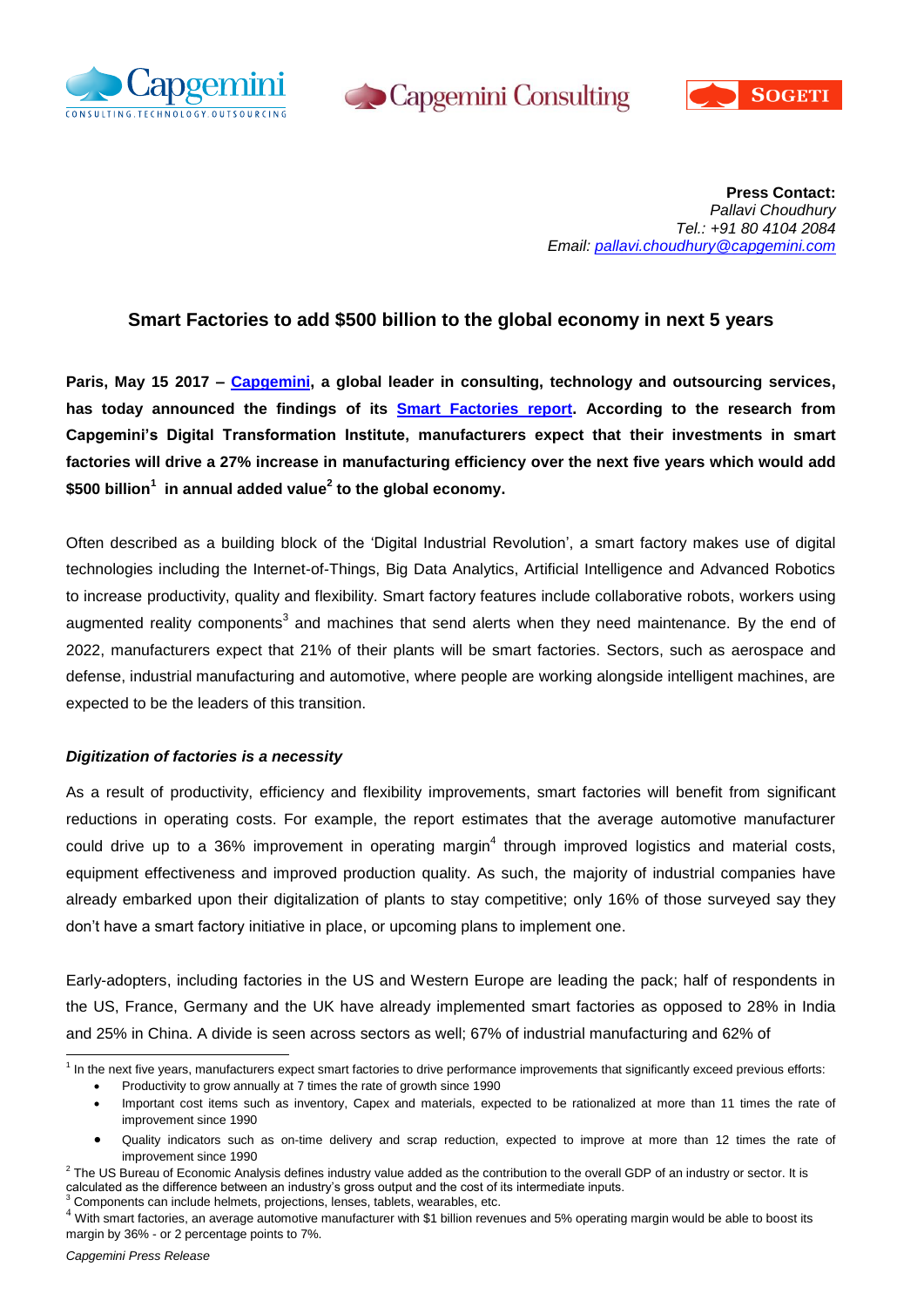



aerospace and defense organizations have smart factory initiatives. Yet a little more than a third (37%) of life science and pharma companies are leveraging digital tech, opening their business up for industry disruption.

## *Economic gains likely conservative, smart factories could add as much as \$1,500 billion to global economy*

Money is pouring into smart factories; more than half (56%) of those surveyed have invested \$100 million or more in smart factory initiatives over the past five years and 20% have invested \$500 million or more. Yet, according to analysis by Capgemini's Digital Transformation Institute only a small number of organizations (6%) are at an advanced stage of digitizing production. Further, only 14% of those questioned stated that they felt 'satisfied' with their level of success.

As manufacturers' smart factory efforts ramp up and returns improve the report predicts further investments in digitization. The upper end of the Digital Transformation Institute's forecast is that half of factories could be smart by the end of 2022 with the increased productivity gains adding up to \$1,500 billion to the global economy

*"This study makes it clear that we are now in the digital industrial revolution. The impact on overall efficiency will be profound,"* said Jean-Pierre Petit, Global Head of [Digital Manufacturing](https://www.capgemini.com/digital-manufacturing) at Capgemini*. "The next few years will be critical as manufacturers step up their digital capabilities and accelerate their digital outcomes to maximize company benefits."*

## *Smart Factories will change the skill demand globally*

The shift to smart factories will transform the global labor market, and while previous waves of automation have reduced low-skill jobs, organizations have recognized the skills imperative and are now acting on it.

Respondents see automation as a means to remove inefficiencies and overheads, rather than jobs, so more than half (54%) of respondents are providing digital skills training to their employees and 44% are investing in digital talent acquisition to bridge the skill gap. For highly skilled workers in areas such as automation, analytics and cyber security, there are even more employment opportunities.

Grégoire Ferré, Chief Digital Officer at Faurecia and Capgemini client said, *"At Faurecia, we are seeing the greatest success in our employees working alongside intelligent tech. For example, we use smart robots in our business where there are ergonomic issues, ultimately creating a safer environment for workers and it gives them time back to focus on other, more-important tasks."* 

On Faurecia's smart factory plans, he added*: "Launching Greenfield smart factories as well as digitizing Faurecia's more than 300 plants is a key building block of our digital transformation program. We are also seeing success in 'revamping' old processes to be more efficient, for example making our shop floor paperless, or using technology as part of our predictive maintenance scheme – all of which save our employees time."* 

-